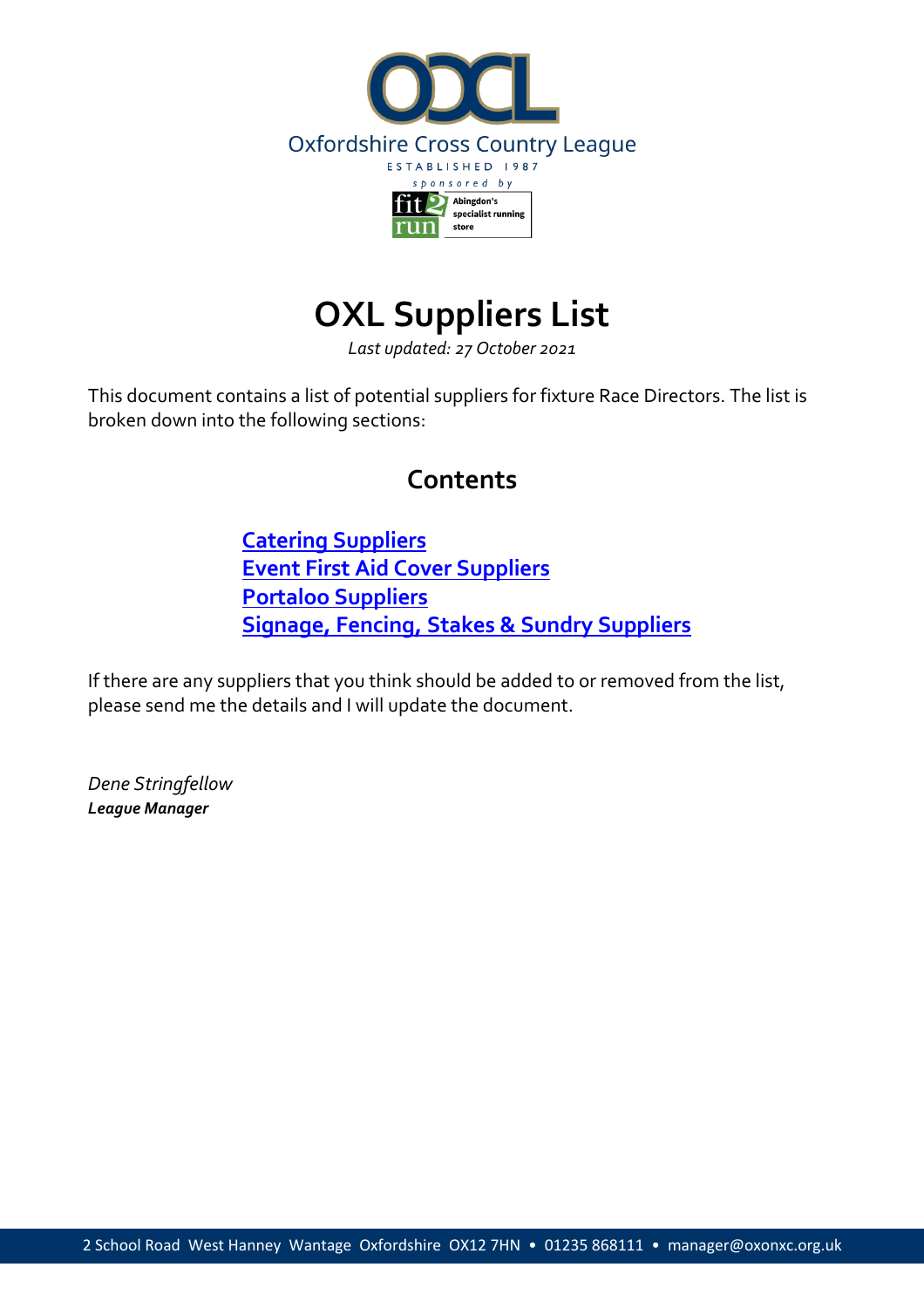# **Catering Suppliers**

# **Ans Catering**

11 Cressey Avenue, Shenley Brook End, Milton Keynes, Buckinghamshire, MK5 7EL, United Kingdom Contact Form: https://www.addtoevent.co.uk/ans-catering/

# **Express Burgers**

Mob.: 07884 490918 (*after 4pm any day*) Email: trish@hampshiremobilecatering.co.uk Website: http://www.hampshiremobilecatering.co.uk/

# **FW Catering**

Unit 1, Broughton Road, Holt, Trowbridge, Wiltshire, BA14 6QU, United Kingdom Mob.: 07989 475376 Email: info@fwcatering.co.uk Website: https://fwcatering.co.uk/

# **Halls Catering**

38 Kestrel Crescent, Oxford, OX4 6DY, United Kingdom Tel.: 01865 775404 Mob.: 07771 823607

# **JNS Catering**

11 Cressey Avenue, Shenley Brook End, Milton Keynes, Buckinghamshire, MK5 7EL, United Kingdom Contact Form: https://www.addtoevent.co.uk/jns-catering

# **John Henry's Catering Co**

332 Farnborough Road, Farnborough, Hampshire, GU14 8DD, United Kingdom Mob.: 07860 864329 (*John*) / 07860 144127 (*Louise*) Email: contact@johnhenryscatering.co.uk Website: http://www.johnhenryscatering.co.uk/

#### **Mobile Catering**

4 Alfriston Place, Banbury, Oxfordshire, OX16 1XT, United Kingdom Tel.: 01295 257409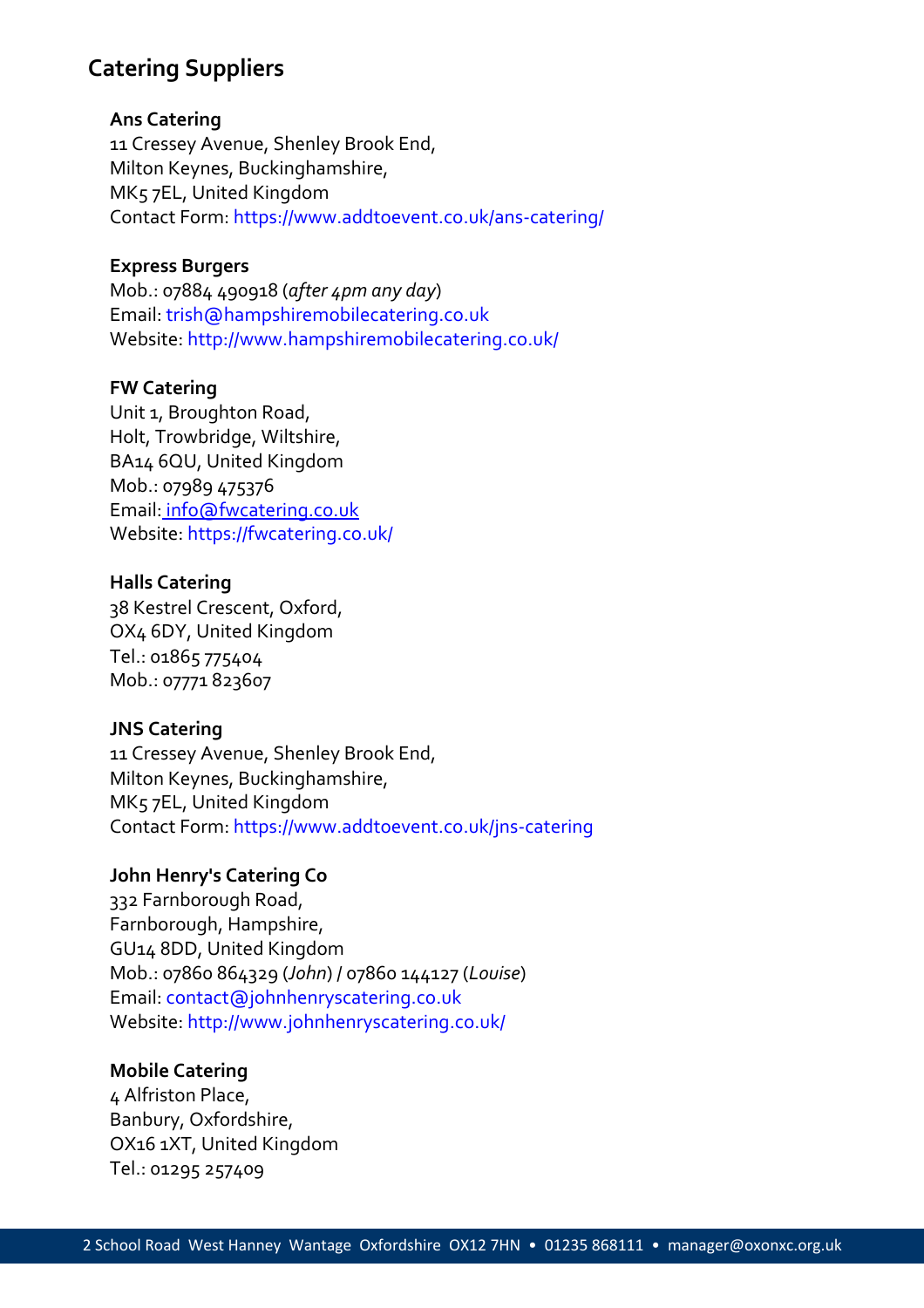#### **Moo Hatch**

Old Greens Norton Road, Towcester, Northamptonshire, NN12 8AX, United Kingdom Email: tim@moohatch.co.uk Contact Form: https://www.moohatch.co.uk/contact Website: https://www.moohatch.co.uk/

# **Snack Shack Mobile Catering**

The Meetings, Little Tew, Chipping Norton, Oxfordshire, OX7 4JN, United Kingdom Tel.: 01608 683280 Mob.: 07971 234831 Email: snackshack12@gmail.com

# **SW Event Catering**

Tel.: 01162 376157 Mob.: 07904 886021 Email: info@sweventcatering.co.uk Contact Form: https://www.sweventcatering.co.uk/contact-us.php Website: https://www.sweventcatering.co.uk/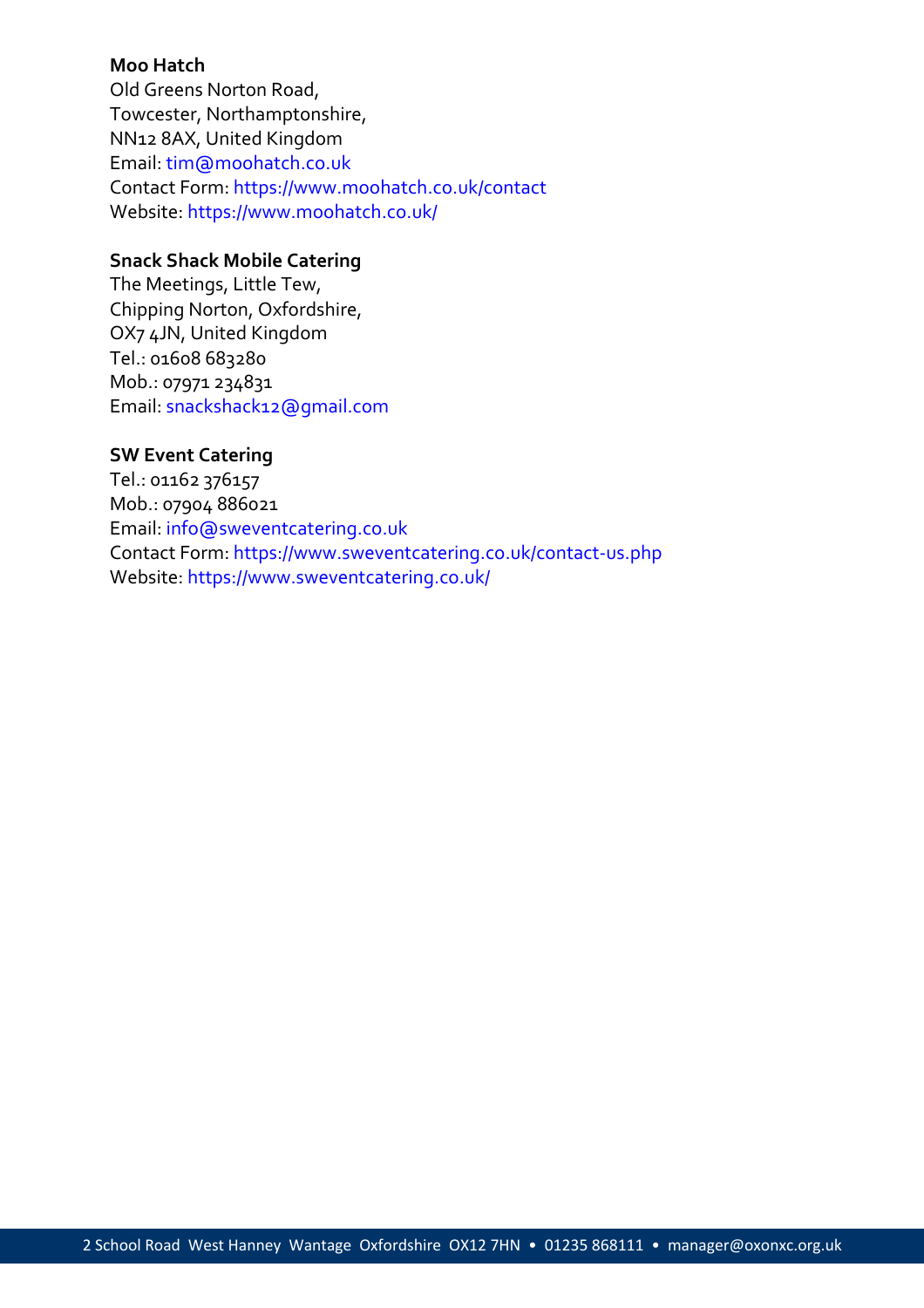# **Event First Aid Cover Suppliers**

# **ABC Medical Services**

University of Reading Old House Farm, Building A126, Cutbush Lane, Shinfield, Berkshire, RG2 9AE, United Kingdom Mob: 07879 625842 Email: info@abcmedicalservices.co.uk Website: https://abcmedicalservices.co.uk/

# **Access First Aid Training**

53 The Green, Charlbury, Oxfordshire, OX7 3QB, United Kingdom Mob: 07879 625842 Contact Form: http://www.accessfirstaid.co.uk/contact-us Website: http://www.accessfirstaid.co.uk/

# **Alpha Care Ambulance Service Ltd.**

69 Station Road, Cholsey, Oxfordshire, OX10 9QB, United Kingdom Office Tel.: 01491 652444 Duty Manager: 07867 637078 Email: info@alpha-care.co.uk Website: https://www.alpha-care.co.uk/

# **Cotswold First Aid**

16 Avro Road, Cheltenham, Gloucestershire, GL54 2NU, United Kingdom Tel.: 01451 822318 Mob: 07756 057036 Email: enquiries@cotswoldfirstaid.co.uk Contact Form: https://www.cotswoldfirstaid.co.uk/contact-form Website: https://www.cotswoldfirstaid.co.uk

# **Event First Aid**

Hertfordshire Business Centre, Alexander Road, St. Albans, AL2 1JG, United Kingdom Tel.: 03333 392223 Email: mail@1stAiders.co.uk Website: https://www.eventfirstaidcover.co.uk/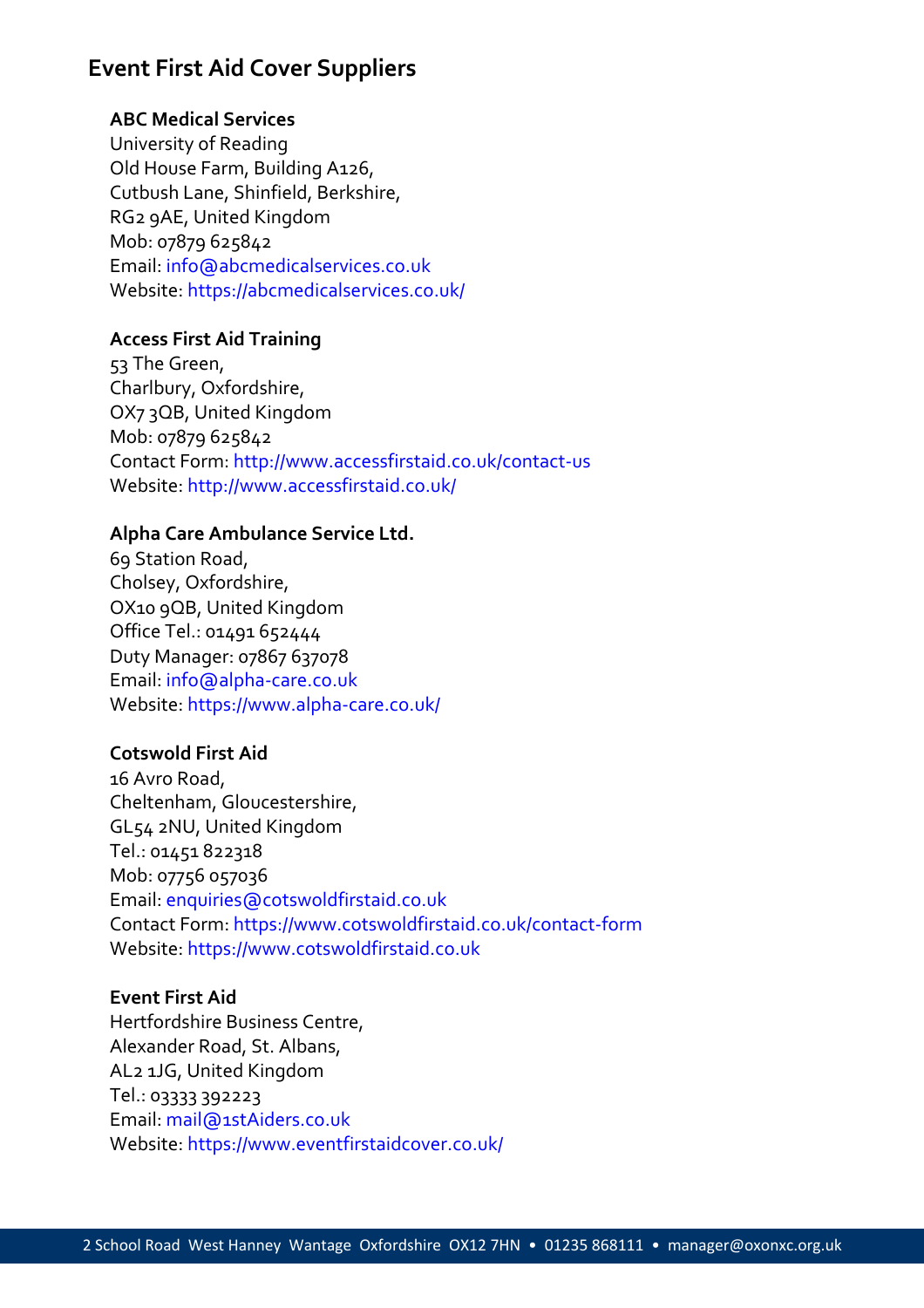# **Elite EMS**

Unit 21 Darwell Park, Mica Close, Tamworth, B77 4DR, United Kingdom Tel.: 0845 459 4861 Email: info@eliteems.com Contact Form: https://www.eliteems.com/contact/ Website: https://www.eliteems.com/

# **EMC Medical Services Ltd.**

Downside Farm, Woodway Road, Blewbury, Oxfordshire, OX11 9EX, United Kingdom Tel.: 01235 430466 Email: operations@999emc.com Website: http://www.999emc.com/

# **First Aid Cover Ltd.**

Unit 05, 250 York Road, London, SW11 3SJ, United Kingdom Tel.: 0208 875 5758 Email: enquiries@firstaidcover.co.uk Website: http://www.firstaidcover.org.uk/

# **M&M Medical & Training Services Ltd.**

6 Rosemoor Gardens, Newbury, Berkshire, RG14 2FG, United Kingdom Contact: Paul Mitchell - *Managing Director* Mob.: 07788 864198 Email: mmmedservices@aol.com Website: http://www.mandmmedicalservices.co.uk/

# **Medics4Events**

Contact Form: https://medics4events.weebly.com/contact-us.html Website: https://medics4events.weebly.com/

#### **Met Medical**

Tel: 0203 627 9042 Contact Form: https://www.met-medical.co.uk/contact-us Website: https://met-medical.co.uk/

# **My Skills for Life Ltd.**

Stanley Park, Stanley Lane, Chippenham, Wiltshire,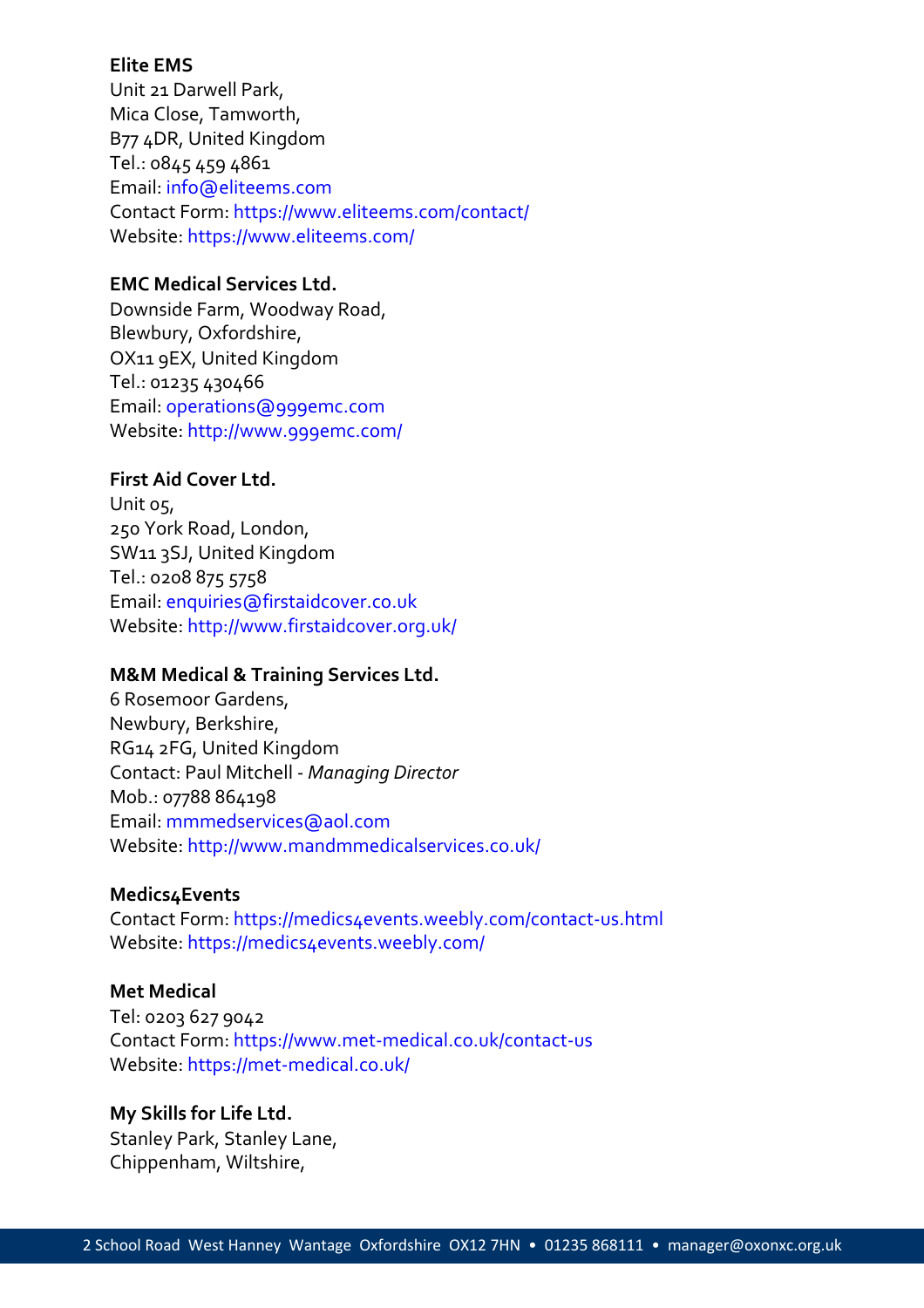SN15 3RR, United Kingdom Contact: Bryan Slade Tel.: 01249 463282 Mob.: 07966 595292 Email: info@myskillsforlife.com Website: http://myskillsforlife.com/

# **Ock Health Ltd.**

Susan Clarke - *Managing Director* Tel.: 01904 400434 Email: susan.clarke@ockhealth.com Website: http://www.ockhealth.com/

#### **Oxford University First Aid Unit**

13 Bevington Road, Oxford, OX2 6NB, United Kingdom Tel.: 01865 274626

#### **Primo Aid**

Head Office Address: Ferneberga House, Farnborough, Hampshire, GU14 6DQ, United Kingdom Gen. Tel.: 0800 433 7209 South Tel.: 01252 279932 Email: info@primoaid.co.uk Website: https://primoaid.co.uk/

#### **Team Medic (London) Ltd.**

Unit F1/F2, Mayford Business Centre, Mayford Green, Woking, Surrey, GU22 0PP, United Kingdom Tel.: 01483 740 237 Email: info@team-medic.com Contact Form: https://www.team-medic.com/contact/ Website: https://www.team-medic.com/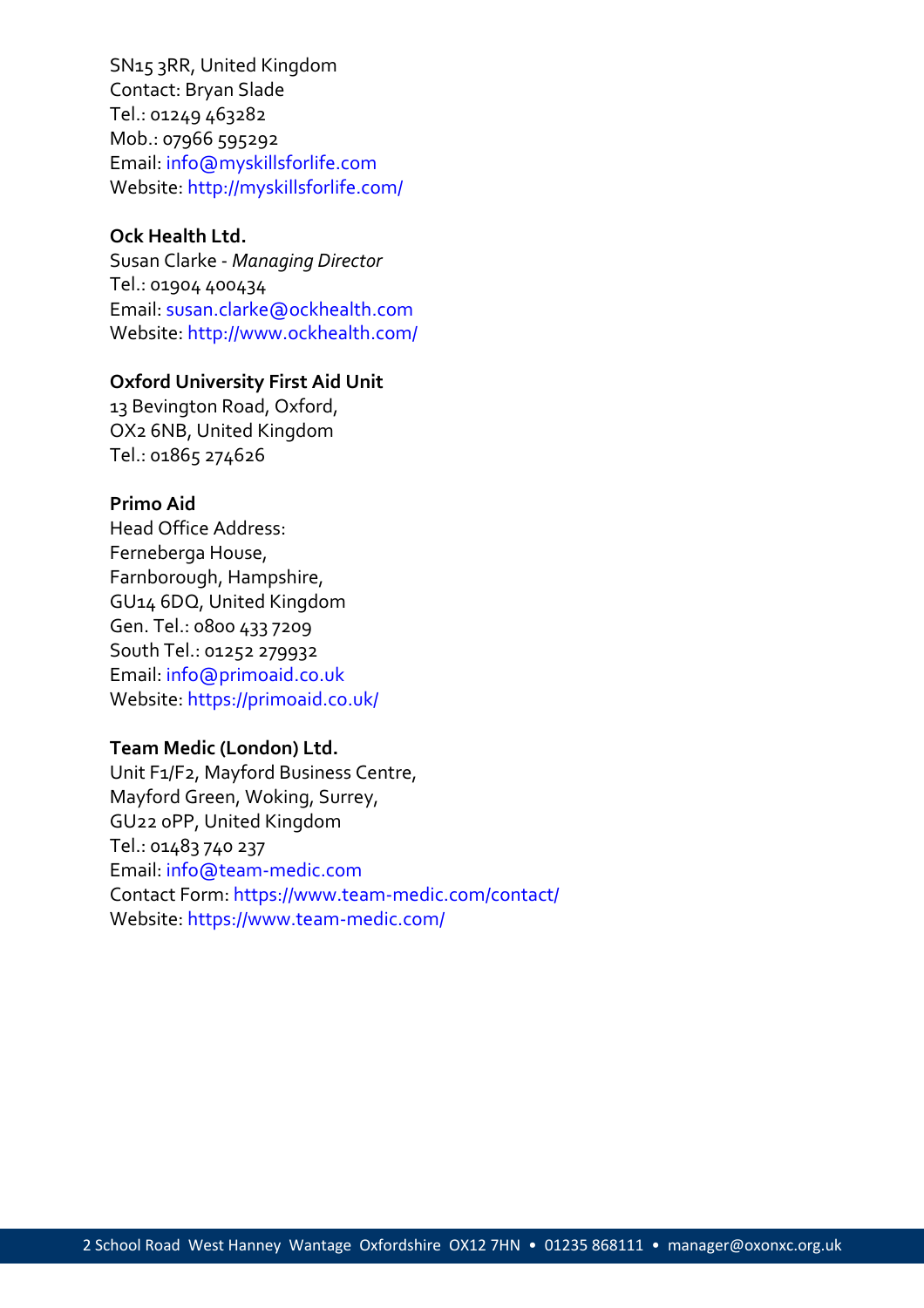# **Portaloo Suppliers**

# **Ab-Fab Loos Ltd.**

3 Hopewell House, Whitehill Lane, Royal Wootton Bassett, Wiltshire, SN4 7DB, United Kingdom Tel.: 01793 820383 Email: hire@abfabloos.co.uk Website: https://abfabloos.co.uk/

# **Abbey Loos**

Woodend Lane, Cam, Gloucestershire, GL11 5HS, United Kingdom Tel.: 01453 899003 Email: info@abbeyloos.co.uk or robert@abbeyloos.co.uk Contact Form: https://www.abbeyloos.co.uk/enquiries.html Website: https://www.abbeyloos.co.uk/

# **Andy Loos**

Banbury Depot, Thorpe Way, Banbury, Oxfordshire, OX16 4SP, United Kingdom Tel.: 01295 273184 Email: banbury@andyloos.co.uk Contact Form: https://www.andyloos.co.uk/contact-us/ Website: https://andyloos.co.uk/

#### **ASP Toilet Hire**

45 Broomfield Rd, Reading, Berkshire, RG30 6AJ, United Kingdom Mob.: 07917 304444 Email: asptoilethire@gmail.com Contact Form: https://asptoilethire.com/contact-us/ Website: https://asptoilethire.com/

#### **Berkshire Toilets**

Tel.: 0800 907 0086 Contact Form: https://www.berkshiretoilets.co.uk/contact-us.html Website: https://www.berkshiretoilets.co.uk/

#### **Loos2Go**

Oakville, Oaklea Lane, Whaddon, Salisbury, Wiltshire, SP5 3DY, United Kingdom Tel.: 01722 710954 Website: https://www.loos2go.co.uk/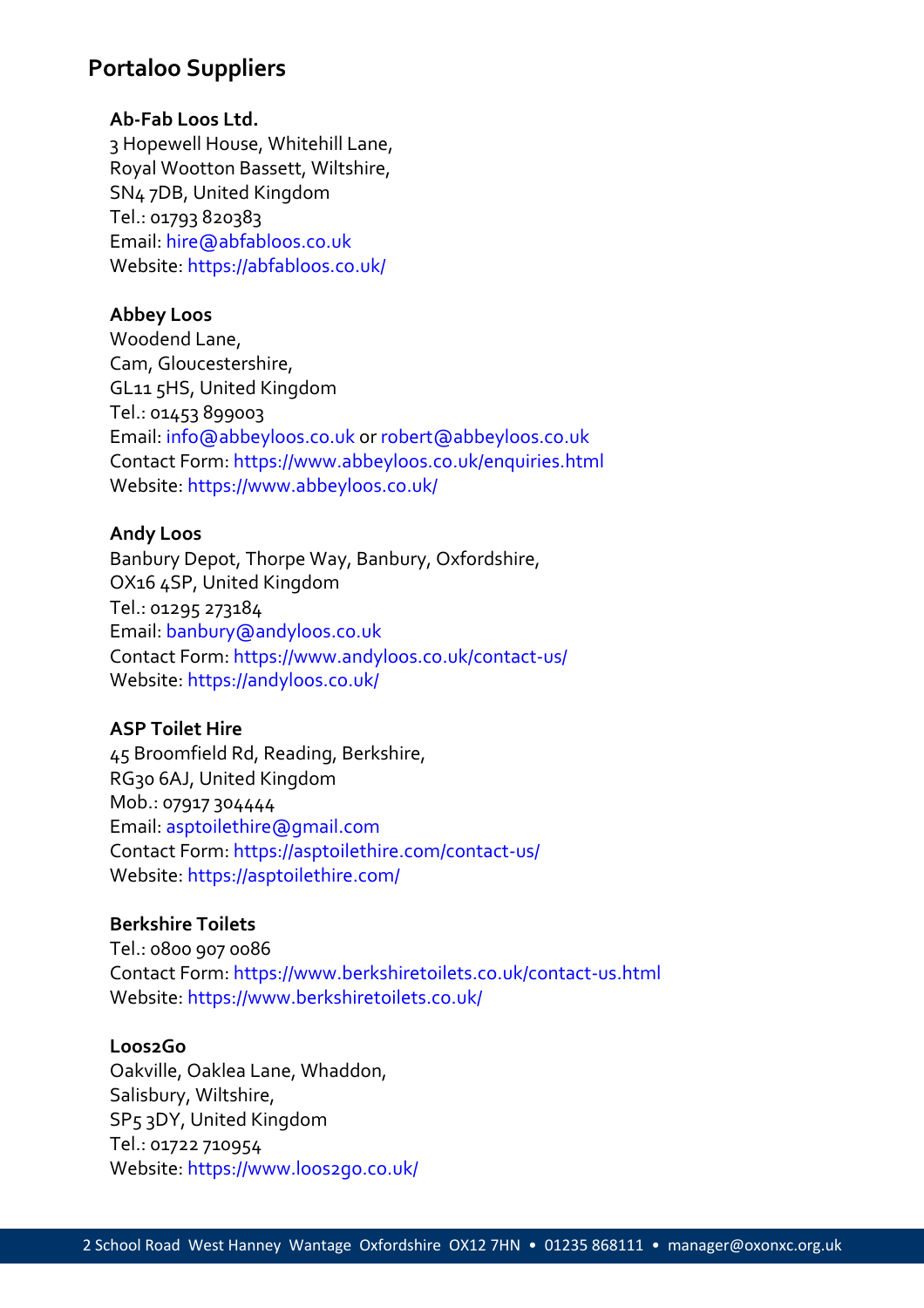# **KT Loos**

Overton, Hampshire, United Kingdom Mob.: 07717 537493 Email: contact@ktloos.co.uk Website: https://ktloos.co.uk/

#### **MC Event Loos**

Red Lodge, Lucerne Close, Swindon, Wiltshire, SN4 7JQ, United Kingdom Tel.: 01793 330067 Mob.: 07779 643609 Email: info@mceventloos.co.uk Website: https://www.mceventloos.co.uk/

#### **Oxfordshire Toilets**

Tel.: 0800 907 0086 Contact Form: https://www.oxfordshiretoilets.co.uk/contact-us.html Website: https://www.oxfordshiretoilets.co.uk/

#### **Site Equip Ltd.**

The Avenue, Lasham, Hampshire, GU34 5SU, United Kingdom Tel.: 01256 384134 Email: hire@site-equip.co.uk Website: https://www.site-equip.co.uk/

#### **Taplins Plant Hire**

Rushbeds Industrial Estate, Wotton Road, Brill, Aylesbury, Buckinghamshire, HP18 9UB, United Kingdom Tel.: 01844 238008 Email: hire@taplinsplant.com Website: http://www.taplinsplant.com/

#### **Tulu Toilet Hire**

Elmtree Farm, Moreton, Thame, Oxfordshire, OX9 2HR, United Kingdom Tel.: 01844 215611 Email: info@tulu.co.uk Contact Form: https://www.tulu.co.uk/contact/ Website: https://www.tulu.co.uk/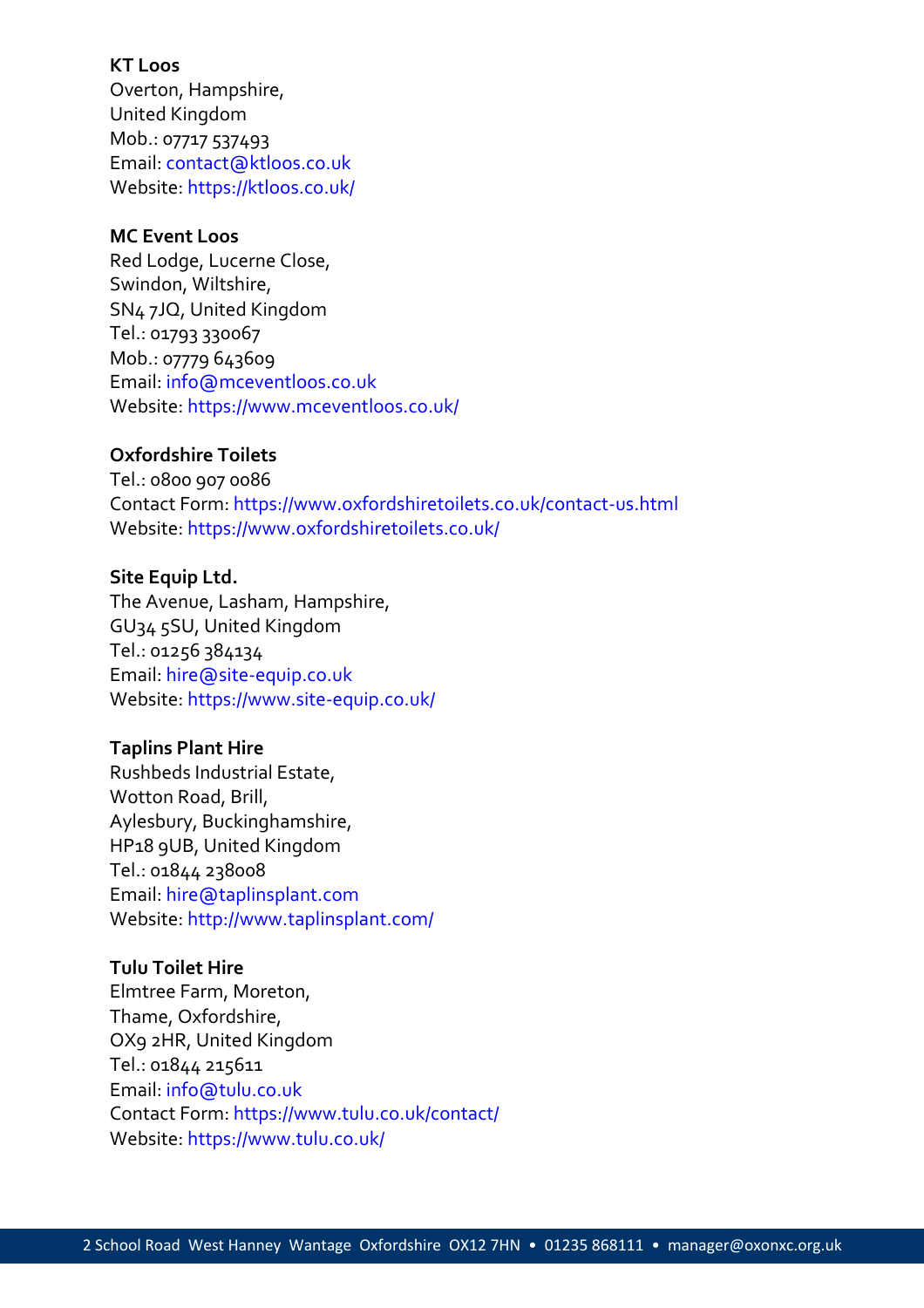#### **UK Loos**

Castle Point Business Park, Fauld, Burton-On-Trent, Staffordshire, DE13 9BA, United Kingdom Tel.: 0330 333 8178 (*Midlands Depot*) or 07590 498951 (*Southern Depot*) Contact Form: https://ukloos.com/contact Website: https://ukloos.com/#/portable-toilets

#### **Wiltshire Toilets**

Tel.: 0800 907 0086 Contact Form: https://www.wiltshiretoilets.co.uk/contact-us.html Website: https://www.wiltshiretoilets.co.uk/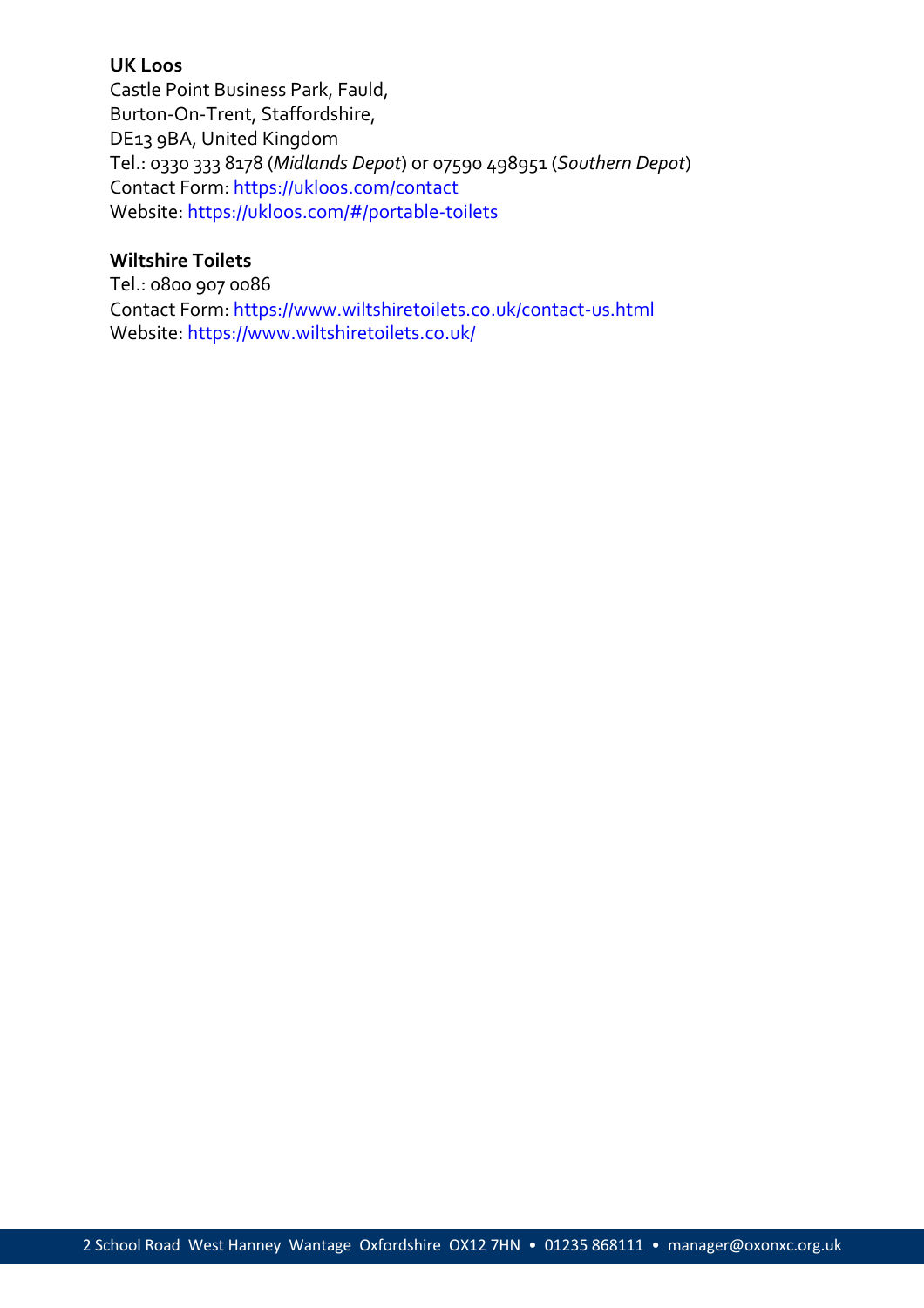# **Signage, Fencing, Stakes & Sundry Suppliers**

# **Countrystore Direct**

7 Traprain Cottage, Haddington, East Lothian, EH41 4PY, United Kingdom Tel.: 01368 440140 Website: https://www.countrystoredirect.com/

# **Electric Fencing Direct**

Tel.: 01620 860058 Email: info@electricfencing.co.uk Contact Form: https://www.electricfencing.co.uk/efd/contact/ Website: https://www.electricfencing.co.uk/

# **JV Graphics**

63, St. Mary Street Risca, Newport, Gwent NP11 6GQ, United Kingdom Tel.: 01633 601177 Mob.: 07887 924451 Email: jvgraphics@talktalk.net Website: http://www.jvgraphics.co.uk/

#### **Nationwide Services Group Ltd.**

Nationwide House, 2, Frankton Way Gosport, Hampshire, PO12 1FR, United Kingdom Tel.: 02392 604479 or 02392 604300 Email: sales@nationwideservices.co.uk Contact Form: https://www.nationwideservices.co.uk/contact-us Website: https://www.nationwideservices.co.uk/

# **Running Imp International Sports**

Jubilee House, 11-13 Whisby Way, Lincoln, LN6 3LQ, United Kingdom Tel.: 01522 502131 Email: sales@runningimp.co.uk Contact Form: https://runningimp.co.uk/contact-us Website: https://www.runningimp.co.uk/

#### **Sign Trade Supplies**

Tel.: 01622 689410 or o1622 689416 Contact Form: https://signtradesupplies.co.uk/contact Website: https://signtradesupplies.co.uk/